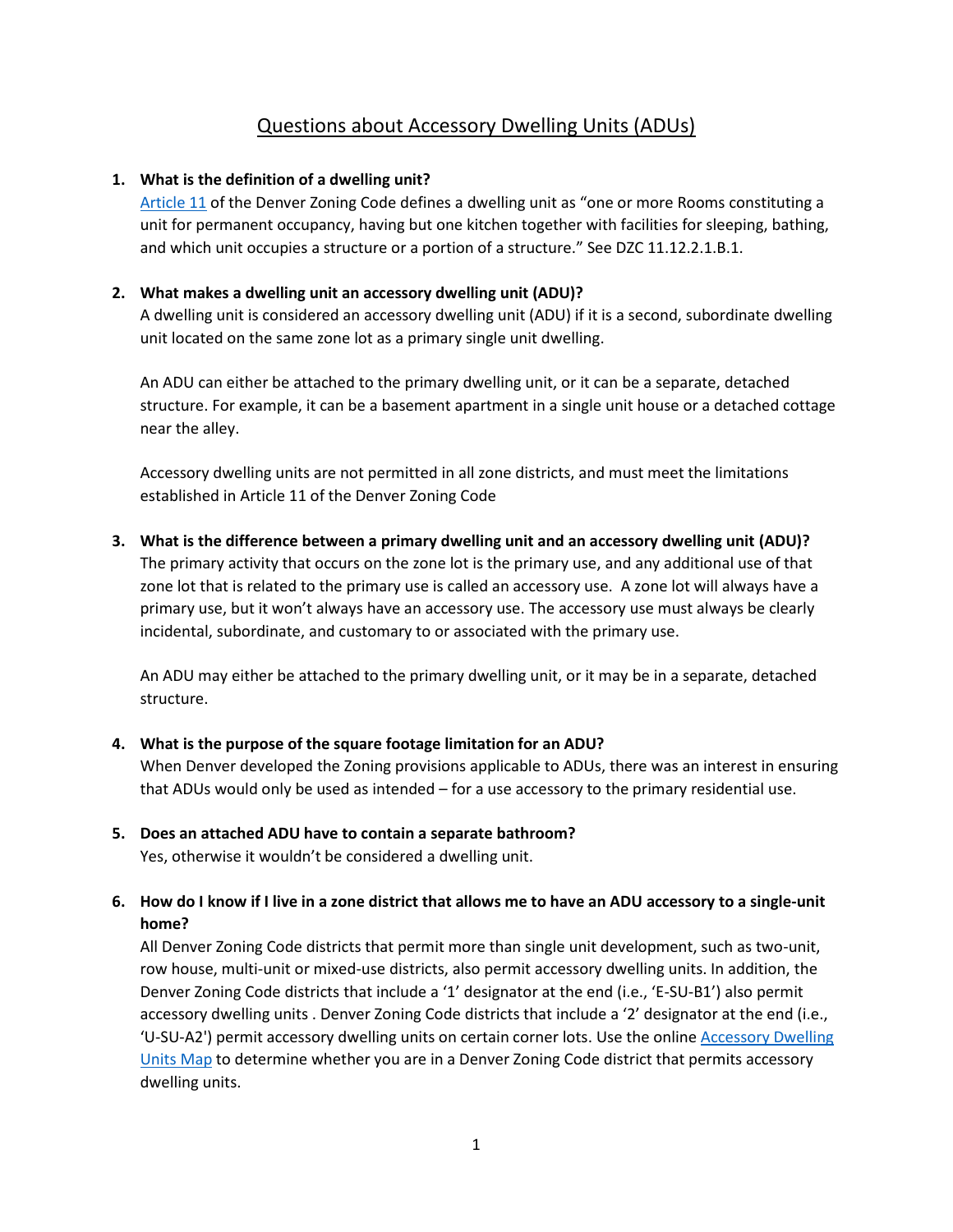**7. I want to build an ADU on my zone lot. My neighbor is zoned to get an ADU, but my house is not. How did this happen, and can I change it?**

Your neighbor may have applied to rezone to a district that allows ADUs. . You can apply to rezone your property by submitting a [rezoning pre-application form.](https://www.denvergov.org/Government/Departments/Community-Planning-and-Development/Denver-Zoning-Code/Rezoning-Process) Note that City Council must approve all rezonings.

**8. Does the address of a dwelling unit make a difference as it its eligibility to become an ADU?**  No. Regardless of whether a dwelling unit is a primary dwelling unit or an ADU, each separate dwelling unit should have its own address; whether that address is a unit number or a " $\frac{1}{2}$ " designation is up to addressing, and is not relevant for zoning purposes.

## **9. Do different rules apply to conversions than to newly built ADUs?**

No. In a zone district that permits ADUs, a garage, other accessory structure, or portion of the primary structure that meets all zoning standards for a new ADU may be converted into an ADU.

# Using Accessory Dwelling Units (ADUs) as Short-Term Rentals (STRs)

## **1. What guidelines apply if I want to rent an ADU as a short-term rental (STR)?**

In 2019, Denver's Zoning Administrator published [a Denver Zoning Code Interpretation](https://www.denvergov.org/content/dam/denvergov/Portals/646/documents/Zoning/DZC/Interpretations_and_Use_Determinations/Short_Term_Rentals.pdf) providing additional context around DZC sections 11.12.7.7, 11.8.10, and Former Chapter 59 zoning and answering select questions about the use of ADUs as STRs.

### **2. Can I live in an ADU and conduct a STR in the associated Primary Dwelling Unit?**

No. Accessory uses, including short-term rentals, are intended to be subordinate to the primary use of the property which would not be the case if the primary dwelling unit was used exclusively as a short-term rental, with the owner/resident living in an accessory unit. Therefore, you must maintain the primary dwelling unit as your primary residence to operate a short-term rental within either the primary dwelling unit or a permitted ADU. For more, see the [Denver Zoning Code Interpretation.](https://www.denvergov.org/content/dam/denvergov/Portals/646/documents/Zoning/DZC/Interpretations_and_Use_Determinations/Short_Term_Rentals.pdf)

- **3. Can I live in the Primary Dwelling Unit and conduct a STR in an attached or detached ADU?**  Yes. This would align with the provisions applicable to all accessory uses that require the primary use of the zone lot to occur in the primary dwelling unit and the accessory use to occur in the ADU. For more, see th[e Denver Zoning Code Interpretation.](https://www.denvergov.org/content/dam/denvergov/Portals/646/documents/Zoning/DZC/Interpretations_and_Use_Determinations/Short_Term_Rentals.pdf)
- **4. Can I live in an attached or detached ADU and conduct a STR use in the attached or detached ADU?**

No. If you are living in the ADU, you are not maintaining the primary dwelling unit as your primary residence because your primary residence is in the ADU. For more, see the Denver Zoning Code [Interpretation.](https://www.denvergov.org/content/dam/denvergov/Portals/646/documents/Zoning/DZC/Interpretations_and_Use_Determinations/Short_Term_Rentals.pdf)

**5. I currently live in the primary dwelling unit on a zone lot and rent out my detached ADU as a short-term rental. As my children grow up and move away, can I eventually move into my ADU and rent out my primary dwelling unit as the short-term rental when I need less space for myself?**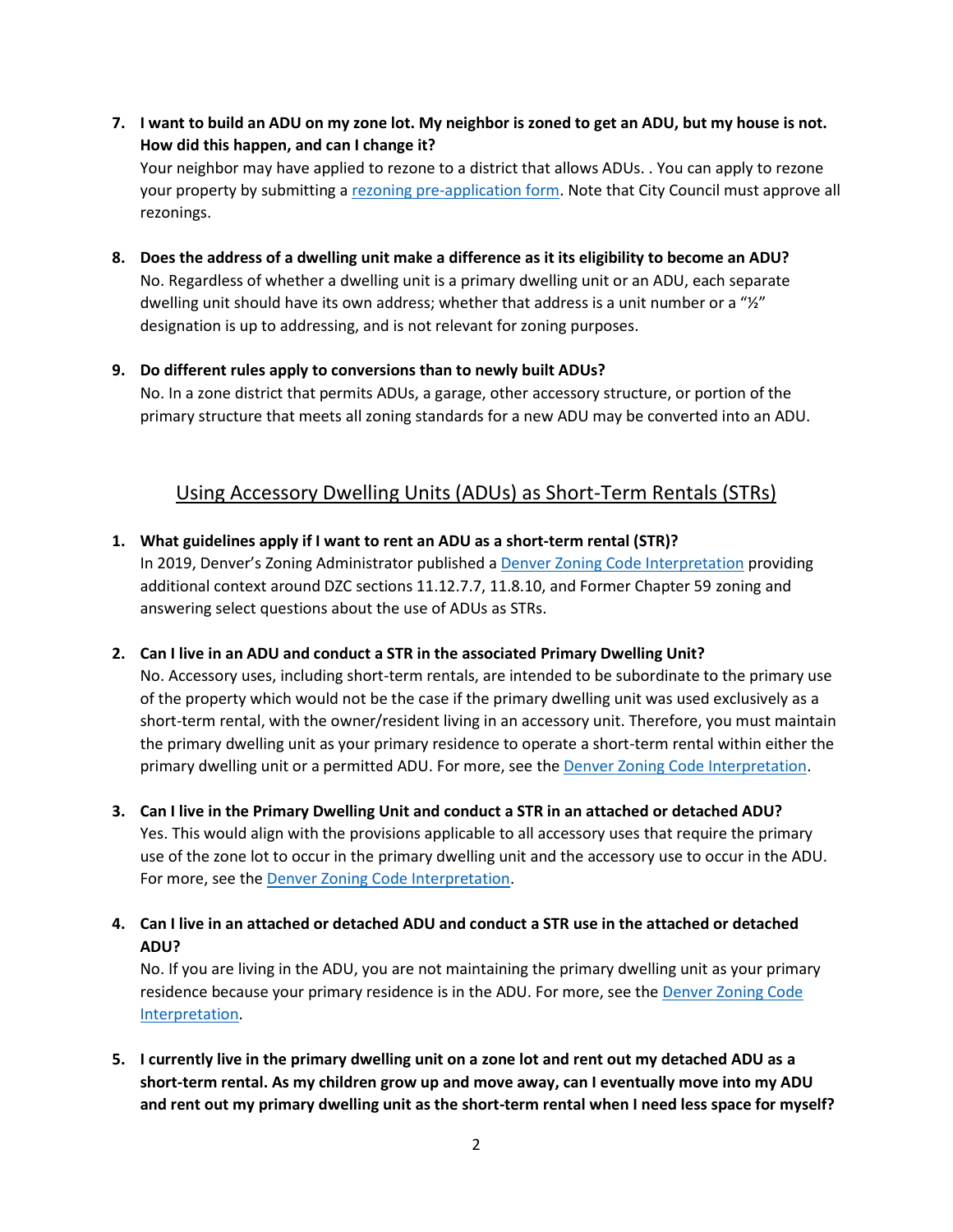No. Once you move into the ADU, you are no longer the primary resident of the primary dwelling unit – the ADU is your primary residence now. Further, a short-term rental is an accessory use only, so using the structure where the primary dwelling unit is located for an accessory use is prohibited. You may, however, use the primary dwelling unit as a long-term rental, which would be categorized as a primary residential use.

**6. Can I live in one unit of a duplex that I own and rent the other unit as a short-term rental?**  No.

Duplexes contain two independent primary dwelling units. This means that the two units do not have a primary-accessory relationship that would qualify one as a primary dwelling unit and the other as an accessory dwelling unit.

Short-term rental accessory use is limited to the dwelling unit's primary resident. This means that only the primary resident in each of the two primary dwelling units would be allowed to rent their respective dwelling unit as a short-term rental. Because a person may not have more than one primary residence, it would be impossible for the primary resident of one dwelling unit to also claim the other dwelling unit as a primary residence where the short-term rental would be the accessory use.

Note that for zoning purposes, ownership of the two units is not relevant. Even if a duplex is sold on one deed, one unit still cannot be used as a short-term rental by the person living in the other unit.

### **7. What differentiates a duplex from a single structure that contains an attached ADU?**

A duplex typically contains two similarly-sized dwelling units with entrances on the street, while a single unit house with an attached ADU includes a smaller subordinate dwelling unit that doesn't have its own prominent street entrance (like a basement apartment or similar).

If one of the two dwelling units in a duplex is clearly subordinate to the other (much smaller, no separate entrance to the street, etc.) it may sometimes be possible to re-permit the whole structure as a single unit dwelling primary residential use with an subordinate accessory dwelling unit residential use. In this scenario, the structure will no longer be considered a duplex.

If the two dwelling units are similar in size and can be independently used, then the structure contains two primary dwelling units and can only be permitted as a duplex. In this case, each of the primary dwelling units may only be used as a short-term rental by the primary resident in each dwelling unit.

## **8. Can I buy two neighboring condo units and use one as my primary residence and one as a shortterm rental?**

No. Two neighboring condo units are two independent primary dwelling units with neither one having a subordinate relationship to the other. As such, neither would qualify as an accessory dwelling unit to the other primary dwelling unit, and only the primary resident of each dwelling unit would be able to conduct a short-term rental in that dwelling unit.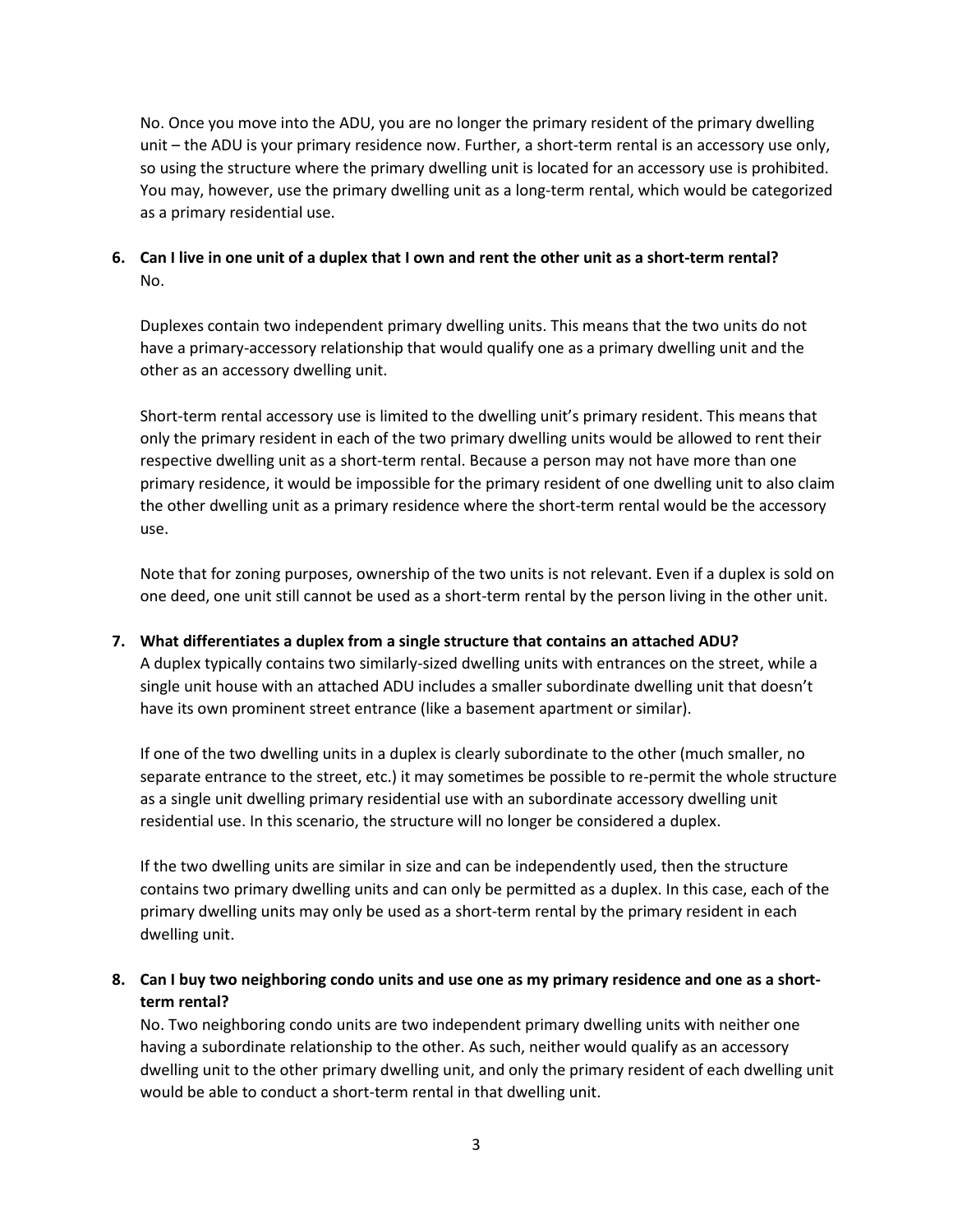**9. Can a tiny house parked in my driveway be considered an ADU and rented out as a STR?** No. A tiny house or similar structure that is not built on a permanent foundation or connected to the water and sewer system cannot be considered as an ADU.

# Questions about CPD, the Planning Process, and Policy Changes

## **1. What is Denver's Comprehensive Plan?**

Adopted in May 2019[, Comprehensive Plan 2040](https://www.denvergov.org/Government/Departments/Community-Planning-and-Development/Comprehensive-Plan-2040) is the 20-year vision for Denver and its people, and reflects the voice of thousands who have shared their hopes, concerns and dreams for the future. City leaders will use the recommendations of this plan to guide the decisions that shape our city over the next 20 years.

## **2. What is Blueprint Denver?**

[Blueprint Denver](https://www.denvergov.org/content/denvergov/en/community-planning-and-development/planning-and-design/blueprint-denver.html) is a citywide land use and transportation plan that was first adopted in 2002 and updated in 2019. The plan covers a 20-year period, and calls for growing an inclusive city through:

- complete neighborhoods and complete transportation networks;
- a measured, common-sense approach to new growth;
- and for the first time, land-use decisions through the lens of social equity.

Each year, Community Planning and Development will measure outcomes related to the plan goals, policies, and strategies in Blueprint Denver.

### **3. How does CPD do its planning?**

Making Denver livable for its people now and in the future is the overarching vision that guides all [planning efforts](https://www.denvergov.org/content/denvergov/en/community-planning-and-development/planning-and-design/how-we-plan.html) — whether they cover a small area, such as a transit station or neighborhood, or the entire city. Each plan is the result of a collaborative public process, led by city planners and involving residents, business owners, community groups and other stakeholders.

Plans represent a long-term, broad vision for a community and function as guides for future land use and urban design, ensuring orderly and appropriate neighborhood development, including such elements as buildings, streets, parks and public spaces. Although plans are not law, they do lay the foundation for city regulations like zoning and urban design standards. Whether creating plans on a small or citywide scale, our goal is always to achieve a balanced, multi-modal transportation system, land use that accommodates future growth, and open space throughout the city.

## **4. Are planning and zoning decisions made neighborhood by neighborhood or on a city-wide basis?** It is a combination of both. Typically, planning projects are long-term and have several steps. Community-level consultation is one of these steps, which then lead to recommendations and eventually specific projects and code changes. However, planning professionals also take city-wide concerns into account when developing plans. Equitable planning requires both neighborhood-level outreach and city-wide policies.